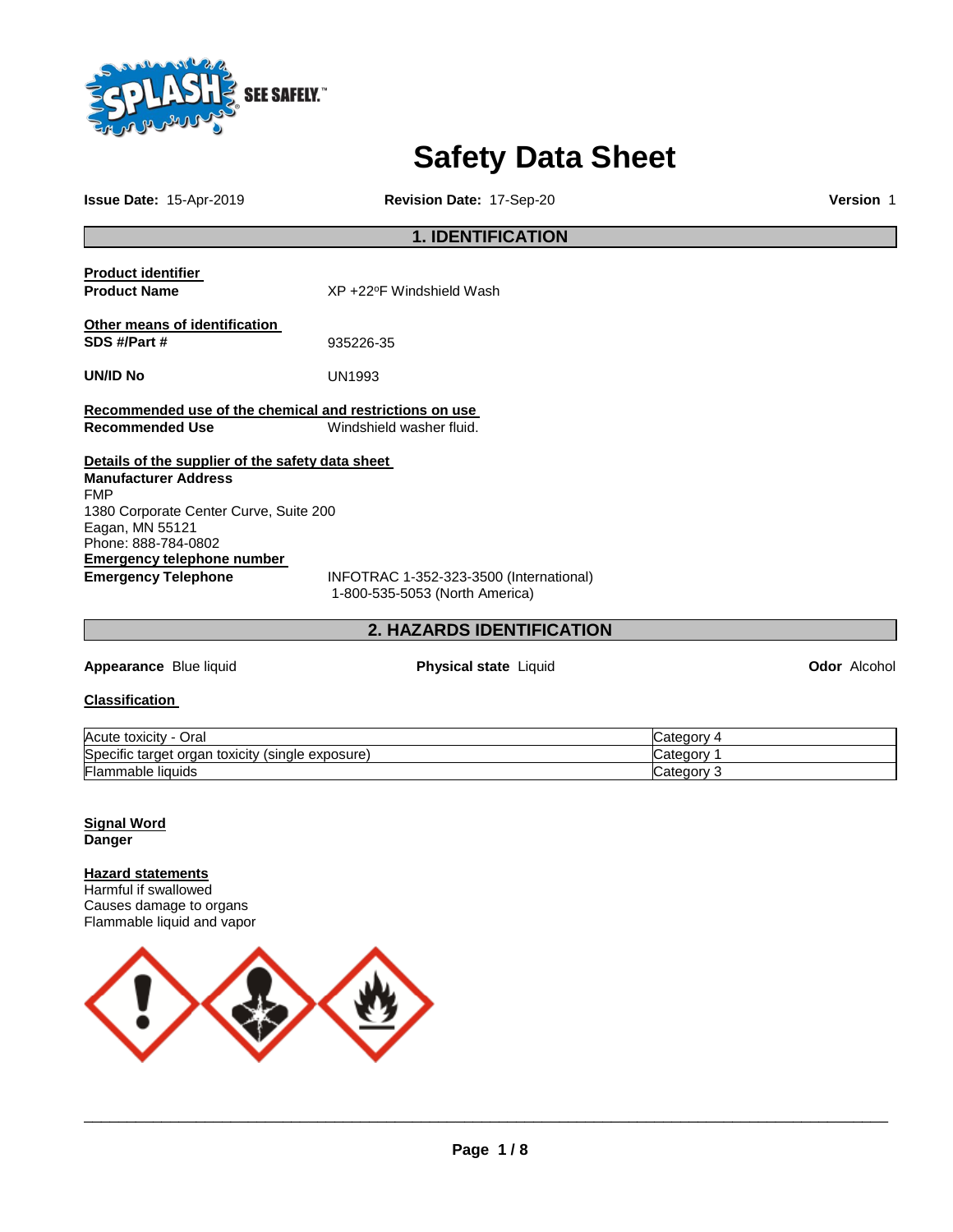# **Precautionary Statements - Prevention**

Wash face, hands and any exposed skin thoroughly after handling Do not eat, drink or smoke when using this product Do not breathe dust/fume/gas/mist/vapors/spray Keep away from heat/sparks/open flames/hot surfaces. — No smoking Keep container tightly closed Ground/bond container and receiving equipment Use explosion-proof equipment Use only non-sparking tools Take precautionary measures against static discharge Wear protective gloves/eye protection/face protection

# **Precautionary Statements - Response**

IF exposed: Call a POISON CENTER or doctor IF ON SKIN (or hair): Take off immediately all contaminated clothing. Rinse skin with water/ shower IF SWALLOWED: Call a POISON CENTER or doctor if you feel unwell Rinse mouth IN CASE OF FIRE: Use CO2, dry chemical, or foam to extinguish

# **Precautionary Statements - Storage**

Store locked up Store in a well-ventilated place. Keep cool

# **Precautionary Statements - Disposal**

Dispose of contents/container to an approved waste disposal plant

# **3. COMPOSITION/INFORMATION ON INGREDIENTS**

\_\_\_\_\_\_\_\_\_\_\_\_\_\_\_\_\_\_\_\_\_\_\_\_\_\_\_\_\_\_\_\_\_\_\_\_\_\_\_\_\_\_\_\_\_\_\_\_\_\_\_\_\_\_\_\_\_\_\_\_\_\_\_\_\_\_\_\_\_\_\_\_\_\_\_\_\_\_\_\_\_\_\_\_\_\_\_\_\_\_\_\_\_

| $\mathbf{B}$<br>ше | n<br>N/<br>. .              | $\Omega$<br>W.<br><b>70</b> |
|--------------------|-----------------------------|-----------------------------|
| Methanol           | $ \sim$<br>$b$ / -5<br>-၁၀- | יי                          |

\*\*If Chemical Name/CAS No is "proprietary" and/or Weight-% is listed as a range, the specific chemical identity and/or percentage of composition has been withheld as a trade secret.\*\*

# **4. FIRST AID MEASURES**

# **Description of first aid measures**

| <b>General Advice</b> | Provide this SDS to medical personnel for treatment.                                                                                                                                                                                          |
|-----------------------|-----------------------------------------------------------------------------------------------------------------------------------------------------------------------------------------------------------------------------------------------|
| <b>Eve Contact</b>    | Rinse thoroughly with plenty of water for at least 15 minutes, lifting lower and upper eyelids.<br>Consult a physician.                                                                                                                       |
| <b>Skin Contact</b>   | IF ON SKIN (or hair): Remove/Take off immediately all contaminated clothing. Rinse skin<br>with water/shower.                                                                                                                                 |
| <b>Inhalation</b>     | Remove to fresh air.                                                                                                                                                                                                                          |
| Ingestion             | IF SWALLOWED: Call a POISON CENTER or doctor/physician if you feel unwell.                                                                                                                                                                    |
|                       | Most important symptoms and effects, both acute and delayed                                                                                                                                                                                   |
|                       | $\mathbf{u} = \mathbf{v} + \mathbf{v}$ , and the set of the set of the set of the set of the set of the set of the set of the set of the set of the set of the set of the set of the set of the set of the set of the set of the set of the s |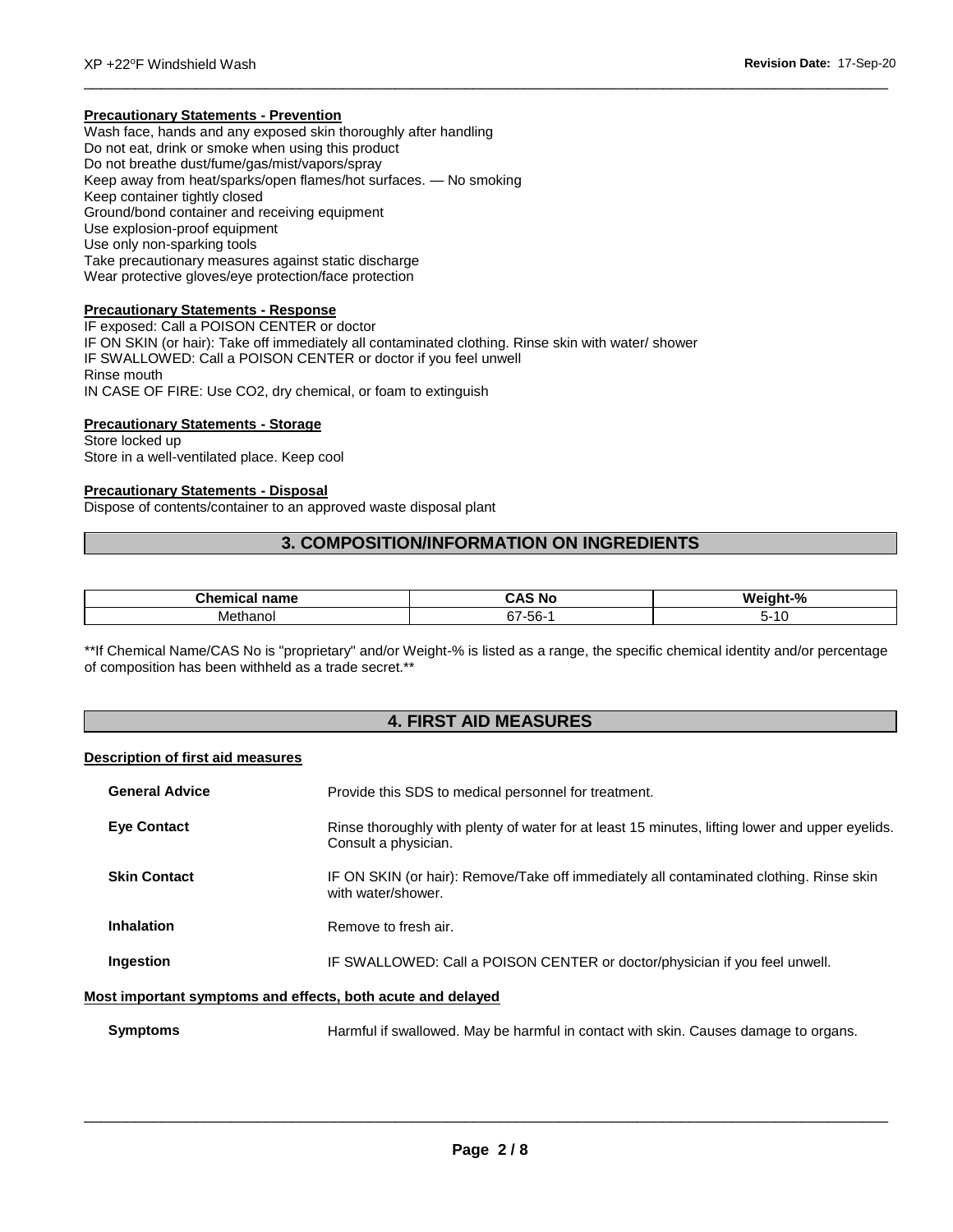# **Indication of any immediate medical attention and special treatment needed**

**Notes to Physician**  Treat symptomatically.

# **5. FIRE-FIGHTING MEASURES**

\_\_\_\_\_\_\_\_\_\_\_\_\_\_\_\_\_\_\_\_\_\_\_\_\_\_\_\_\_\_\_\_\_\_\_\_\_\_\_\_\_\_\_\_\_\_\_\_\_\_\_\_\_\_\_\_\_\_\_\_\_\_\_\_\_\_\_\_\_\_\_\_\_\_\_\_\_\_\_\_\_\_\_\_\_\_\_\_\_\_\_\_\_

# **Suitable Extinguishing Media**

Use extinguishing measures that are appropriate to local circumstances and the surrounding environment.

**Unsuitable Extinguishing Media** Not determined.

# **Specific Hazards Arising from the Chemical**

Flammable liquid and vapor.

# **Explosion Data**

**Sensitivity to Static Discharge** Take precautionary measures against static discharge.

# **Protective equipment and precautions for firefighters**

As in any fire, wear self-contained breathing apparatus pressure-demand, MSHA/NIOSH (approved or equivalent) and full protective gear.

# **6. ACCIDENTAL RELEASE MEASURES**

# **Personal precautions, protective equipment and emergency procedures**

**Personal Precautions** Use personal protective equipment as required. Remove all sources of ignition.

# **Environmental precautions**

**Environmental precautions** See Section 12 for additional Ecological Information.

# **Methods and material for containment and cleaning up**

| Methods for Containment | Prevent further leakage or spillage if safe to do so. |
|-------------------------|-------------------------------------------------------|
|                         |                                                       |

**Methods for Clean-Up Keep in suitable, closed containers for disposal.** 

# **7. HANDLING AND STORAGE**

# **Precautions for safe handling**

**Advice on Safe Handling** Handle in accordance with good industrial hygiene and safety practice. Wash face, hands and any exposed skin thoroughly after handling. Do not eat, drink or smoke when using this product. Do not breathe dust/fume/gas/mist/vapors/spray. Keep away from heat/sparks/open flames/hot surfaces. — No smoking. Keep container tightly closed. Ground/bond container and receiving equipment. Use explosion proof equipment. Use only non-sparking tools. Take precautionary measures against static discharges. Wear protective gloves/eye protection/face protection.

# **Conditions for safe storage, including any incompatibilities**

| <b>Storage Conditions</b> | Keep container tightly closed and store in a cool, dry and well-ventilated place. Store locked<br>up. |
|---------------------------|-------------------------------------------------------------------------------------------------------|
| Incompatible Materials    | None known based on information supplied.                                                             |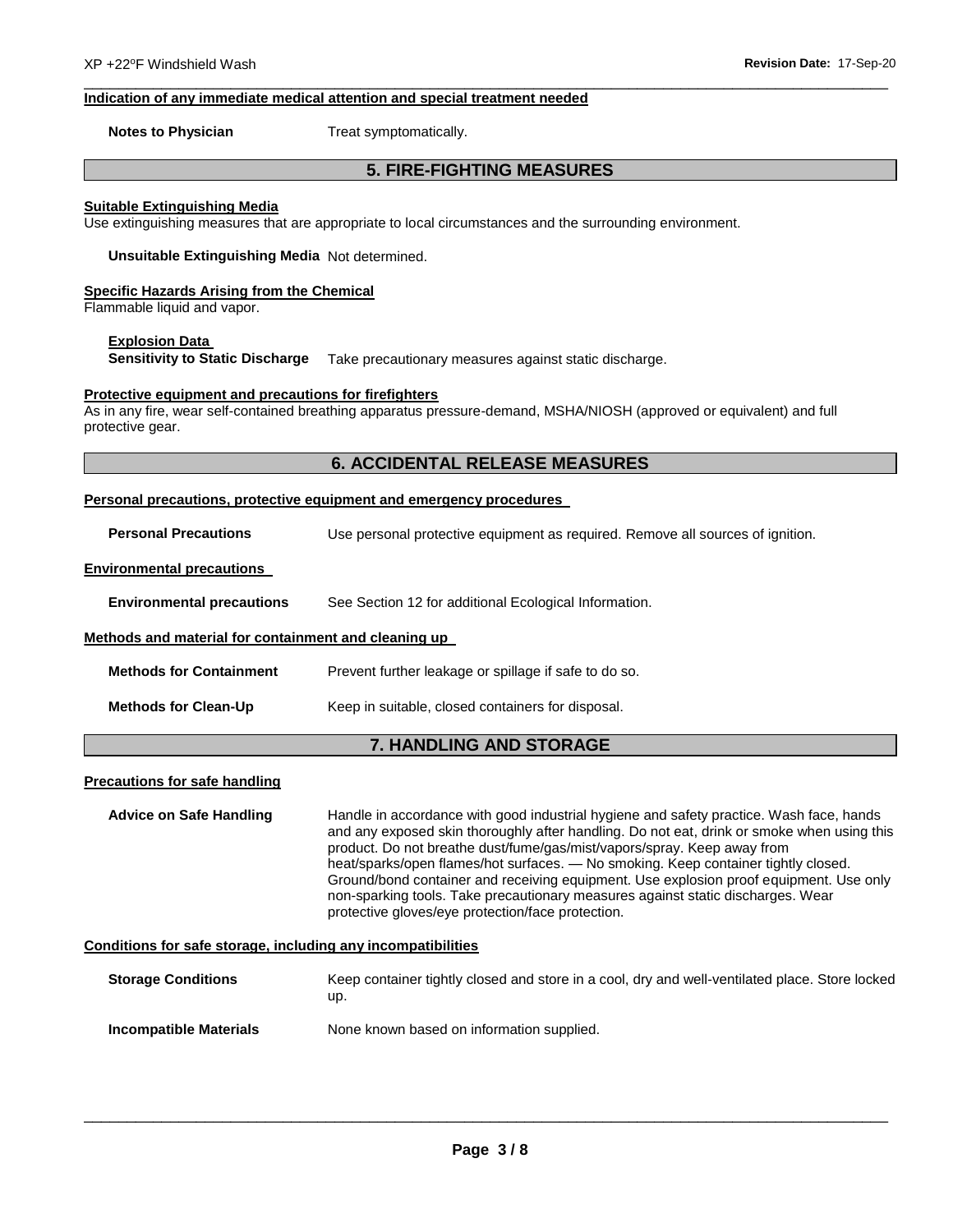# \_\_\_\_\_\_\_\_\_\_\_\_\_\_\_\_\_\_\_\_\_\_\_\_\_\_\_\_\_\_\_\_\_\_\_\_\_\_\_\_\_\_\_\_\_\_\_\_\_\_\_\_\_\_\_\_\_\_\_\_\_\_\_\_\_\_\_\_\_\_\_\_\_\_\_\_\_\_\_\_\_\_\_\_\_\_\_\_\_\_\_\_\_ **8. EXPOSURE CONTROLS/PERSONAL PROTECTION**

# **Exposure Guidelines**

| Chemical name | <b>ACGIH TLV</b> | <b>OSHA PEL</b>              | <b>NIOSH IDLH</b>          |
|---------------|------------------|------------------------------|----------------------------|
| Methanol      | STEL: 250 ppm    | TWA: 200 ppm                 | IDLH: 6000 ppm             |
| 67-56-1       | TWA: 200 ppm     | TWA: $260 \text{ mg/m}^3$    | TWA: 200 ppm               |
|               | $^{\circ\ast}$   | (vacated) TWA: 200 ppm       | TWA: 260 mg/m <sup>3</sup> |
|               |                  | (vacated) TWA: 260 mg/m $3$  | STEL: 250 ppm              |
|               |                  | (vacated) STEL: 250 ppm      | STEL: $325 \text{ mg/m}^3$ |
|               |                  | (vacated) STEL: 325 mg/m $3$ |                            |
|               |                  | (vacated) S*                 |                            |

# **Appropriate engineering controls**

| <b>Engineering Controls</b>     | Apply technical measures to comply with the occupational exposure limits.                                             |
|---------------------------------|-----------------------------------------------------------------------------------------------------------------------|
|                                 | Individual protection measures, such as personal protective equipment                                                 |
| <b>Eve/Face Protection</b>      | Wear eye/face protection. Refer to 29 CFR 1910.133 for eye and face protection<br>regulations.                        |
| <b>Skin and Body Protection</b> | Wear protective gloves and protective clothing. Refer to 29 CFR 1910.138 for appropriate<br>skin and body protection. |
| <b>Respiratory Protection</b>   | Refer to 29 CFR 1910.134 for respiratory protection requirements.                                                     |

**General Hygiene Considerations** Handle in accordance with good industrial hygiene and safety practice.

# **9. PHYSICAL AND CHEMICAL PROPERTIES**

# **Information on basic physical and chemical properties**

| <b>Physical state</b><br>Appearance<br>Color                                                                                  | Liquid<br><b>Blue liquid</b><br><b>Blue</b>                                        | Odor<br><b>Odor Threshold</b> | Alcohol<br>Not determined |
|-------------------------------------------------------------------------------------------------------------------------------|------------------------------------------------------------------------------------|-------------------------------|---------------------------|
| <b>Property</b><br>рH<br>Melting point / freezing point<br>Boiling point / boiling range<br><b>Flash point</b>                | <b>Values</b><br>8.2<br>-5.56 °C / 21.9 °F<br>93 °C / 199.4 °F<br>59 °C / 138.2 °F | Remarks • Method              |                           |
| <b>Evaporation Rate</b><br><b>Flammability (Solid, Gas)</b><br><b>Flammability Limit in Air</b>                               | Not determined<br>Liquid - Not Applicable                                          |                               |                           |
| Upper flammability or explosive<br>limits<br>Lower flammability or explosive                                                  | Not determined<br>Not determined                                                   |                               |                           |
| limits<br><b>Vapor Pressure</b><br><b>Vapor Density</b><br><b>Relative Density</b>                                            | Not determined<br>Not determined<br>0.982                                          |                               |                           |
| <b>Water Solubility</b><br>Solubility in other solvents<br><b>Partition Coefficient</b>                                       | Soluble in water<br>Not determined<br>Not determined                               |                               |                           |
| <b>Autoignition temperature</b><br><b>Decomposition temperature</b><br><b>Kinematic viscosity</b><br><b>Dynamic Viscosity</b> | Not determined<br>Not determined<br>Not determined<br>Not determined               |                               |                           |
| <b>Explosive Properties</b><br><b>Oxidizing Properties</b>                                                                    | Not determined<br>Not determined                                                   |                               |                           |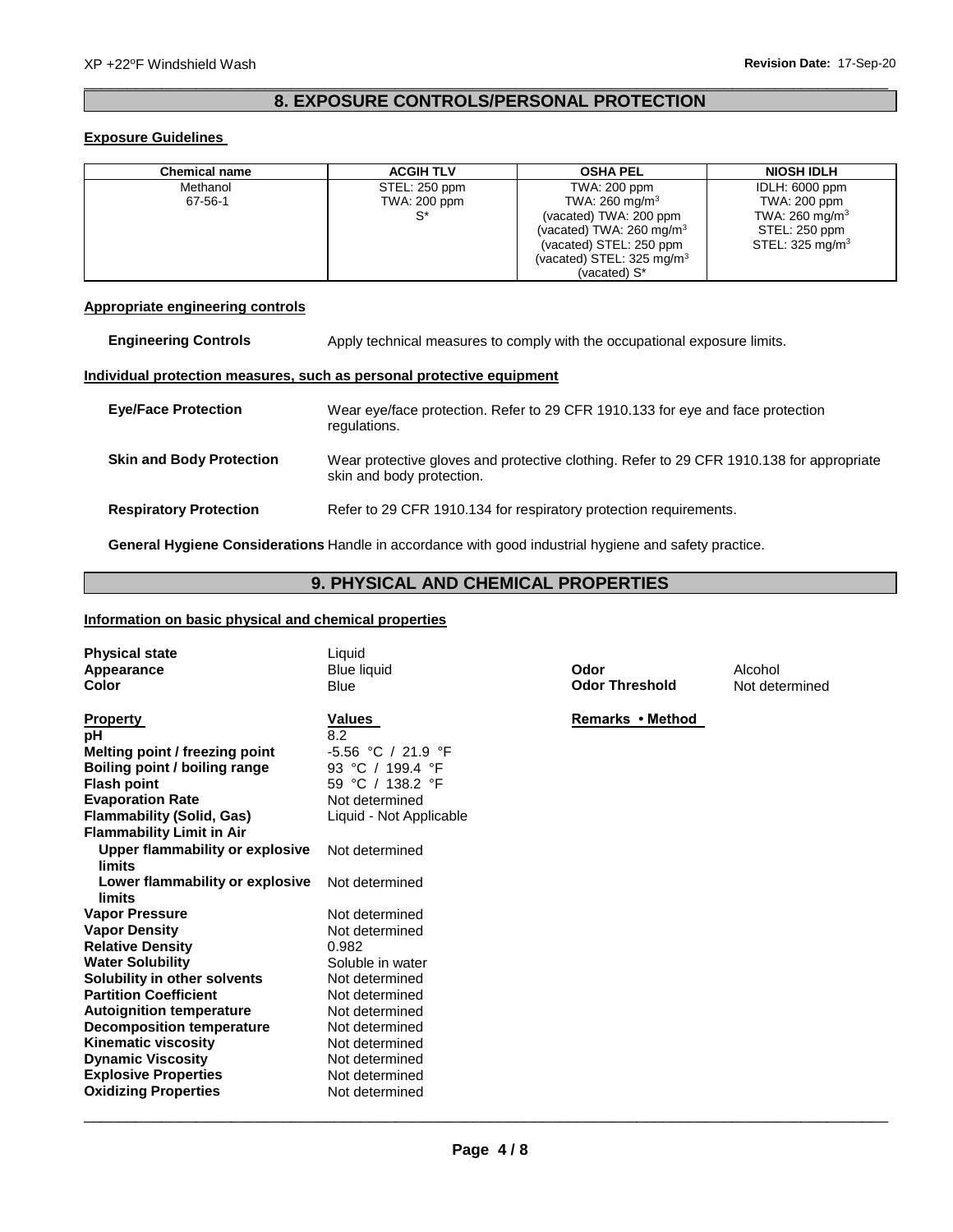# \_\_\_\_\_\_\_\_\_\_\_\_\_\_\_\_\_\_\_\_\_\_\_\_\_\_\_\_\_\_\_\_\_\_\_\_\_\_\_\_\_\_\_\_\_\_\_\_\_\_\_\_\_\_\_\_\_\_\_\_\_\_\_\_\_\_\_\_\_\_\_\_\_\_\_\_\_\_\_\_\_\_\_\_\_\_\_\_\_\_\_\_\_ **10. STABILITY AND REACTIVITY**

# **Reactivity**

Not reactive under normal conditions.

# **Chemical stability**

Stable under recommended storage conditions.

# **Possibility of hazardous reactions**

None under normal processing.

# **Conditions to Avoid**

Keep out of reach of children.

# **Incompatible materials**

None known based on information supplied.

# **Hazardous decomposition products**

None known based on information supplied.

# **11. TOXICOLOGICAL INFORMATION**

# **Information on likely routes of exposure**

| <b>Product Information</b> |                                      |
|----------------------------|--------------------------------------|
| <b>Eye Contact</b>         | Avoid contact with eyes.             |
| <b>Skin Contact</b>        | May be harmful in contact with skin. |
| <b>Inhalation</b>          | Do not inhale.                       |
| Ingestion                  | Harmful if swallowed.                |

# **Component Information**

| Chemical name | Oral LD50               | <b>Dermal LD50</b>                           | <b>Inhalation LC50</b>          |
|---------------|-------------------------|----------------------------------------------|---------------------------------|
| Methanol      | ∫ Rat<br>$= 6200$ mg/kg | 15800<br>$'$ Rabbit $) =$<br>= 15840 mg/kg ( | $= 22500$ ppm (Rat) 8 h = 64000 |
| 67-56-1       |                         | ' Rabbit<br>mg/kg                            | (Rat)4 h<br>ppm                 |

# **Symptoms related to the physical, chemical and toxicological characteristics**

| <b>Symptoms</b>                       | Please see section 4 of this SDS for symptoms.                                                                                               |
|---------------------------------------|----------------------------------------------------------------------------------------------------------------------------------------------|
|                                       | Delayed and immediate effects as well as chronic effects from short and long-term exposure                                                   |
| Carcinogenicity                       | Based on the information provided, this product does not contain any carcinogens or<br>potential carcinogens as listed by OSHA, IARC or NTP. |
| <b>STOT - single exposure</b>         | Causes damage to organs.                                                                                                                     |
| <b>Numerical measures of toxicity</b> |                                                                                                                                              |
| Oral LD50                             | The following values are calculated based on chapter 3.1 of the GHS document .<br>1.111.11 ma/ka                                             |

| Oral LD50                        | 1,111.11 mg/kg |
|----------------------------------|----------------|
| <b>Dermal LD50</b>               | 3,333.30 mg/kg |
| ATEmix (inhalation-dust/mist)    | 5.57 mg/L      |
| <b>ATEmix (inhalation-vapor)</b> | 33.30 mg/L     |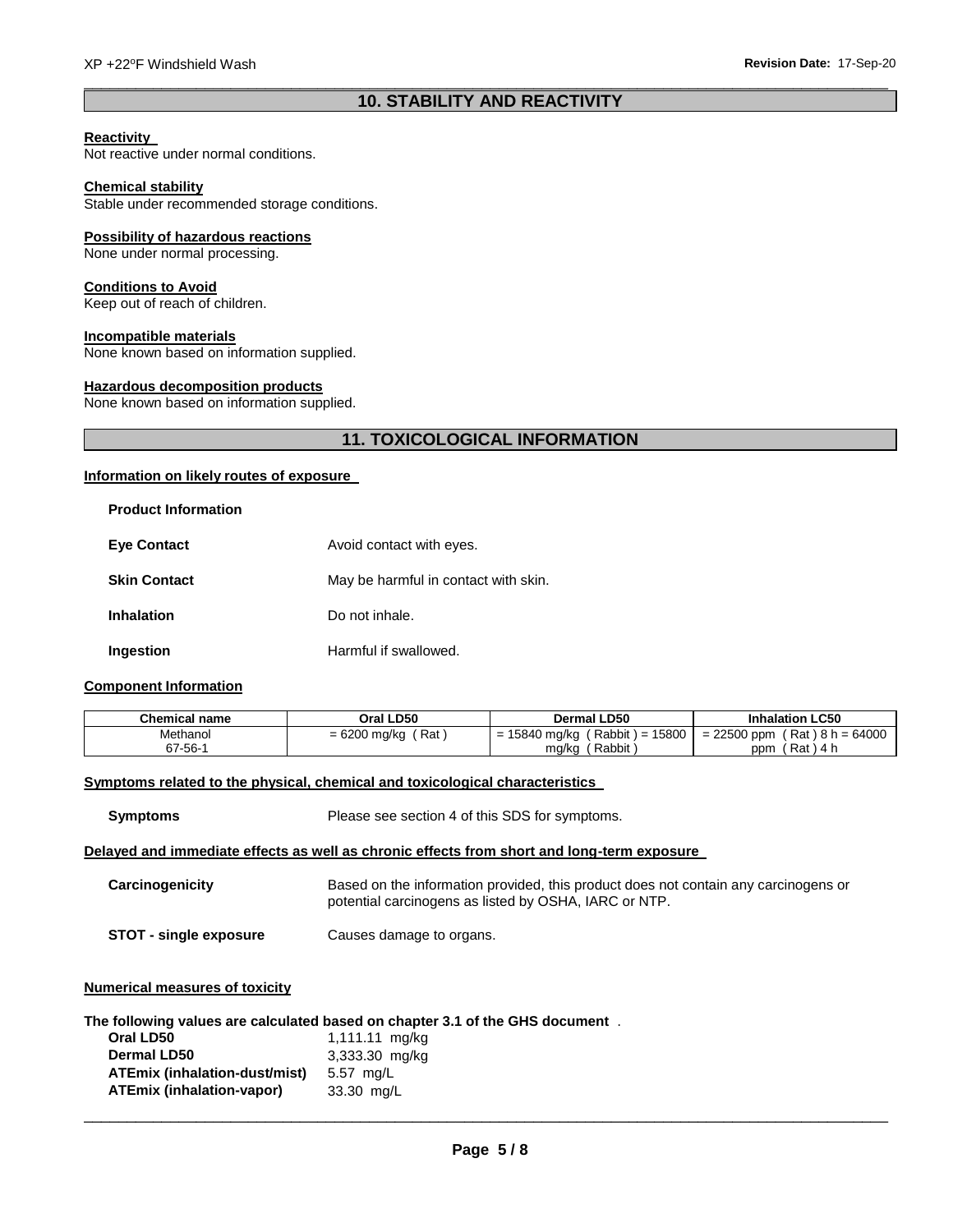# \_\_\_\_\_\_\_\_\_\_\_\_\_\_\_\_\_\_\_\_\_\_\_\_\_\_\_\_\_\_\_\_\_\_\_\_\_\_\_\_\_\_\_\_\_\_\_\_\_\_\_\_\_\_\_\_\_\_\_\_\_\_\_\_\_\_\_\_\_\_\_\_\_\_\_\_\_\_\_\_\_\_\_\_\_\_\_\_\_\_\_\_\_ **12. ECOLOGICAL INFORMATION**

# **Ecotoxicity**

The product is not classified as environmentally hazardous. However, this does not exclude the possibility that large or frequent spills can have a harmful or damaging effect on the environment.

# **Component Information**

| <b>Chemical name</b> | Algae/aquatic plants | Fish                                | <b>Crustacea</b> |
|----------------------|----------------------|-------------------------------------|------------------|
| Methanol             |                      | 18 - 20: 96 h Oncorhynchus mykiss   |                  |
| 67-56-1              |                      | ImL/L LC50 static 19500 - 20700: 96 |                  |
|                      |                      | h Oncorhynchus mykiss mg/L LC50     |                  |
|                      |                      | flow-through 28200: 96 h            |                  |
|                      |                      | Pimephales promelas mg/L LC50       |                  |
|                      |                      | flow-through 100: 96 h Pimephales   |                  |
|                      |                      | promelas mg/L LC50 static 13500 -   |                  |
|                      |                      | 17600: 96 h Lepomis macrochirus     |                  |
|                      |                      | mg/L LC50 flow-through              |                  |

# **Persistence/Degradability**

Not determined.

# **Bioaccumulation**

There is no data for this product.

# **Mobility**

| $\sim$ $\sim$ $\sim$ $\sim$<br>$\blacksquare$<br>ाावागा | $\overline{\phantom{a}}$<br>ficient<br>coef**** |
|---------------------------------------------------------|-------------------------------------------------|
| Methanol<br>.                                           | $- -$<br>--<br>0.11                             |
| $67 - 56 - 4$                                           |                                                 |

# **Other Adverse Effects**

Not determined

# **13. DISPOSAL CONSIDERATIONS**

# **Waste Treatment Methods**

| <b>Disposal of Wastes</b>     | Disposal should be in accordance with applicable regional, national and local laws and<br>regulations. |
|-------------------------------|--------------------------------------------------------------------------------------------------------|
| <b>Contaminated Packaging</b> | Disposal should be in accordance with applicable regional, national and local laws and<br>regulations. |

# **US EPA Waste Number**

| <b>Chemical name</b> | <b>RCRA</b> | <b>RCRA</b><br>Listina<br><b>Basis for</b> | <b>RCRA-</b><br>D Series Wastes | <b>RCRA-</b><br><b>U Series Wastes</b> |
|----------------------|-------------|--------------------------------------------|---------------------------------|----------------------------------------|
| Methanol             |             | Included in waste stream:                  |                                 | U154                                   |
| $67 - 56 - 7$        |             | F039                                       |                                 |                                        |

# **California Hazardous Waste Status**

| <b>Chemical name</b> | California<br>เ Hazardous Waste Status |
|----------------------|----------------------------------------|
| Methanol             | Toxic<br>_____                         |
| 67-56-1              | lanitable                              |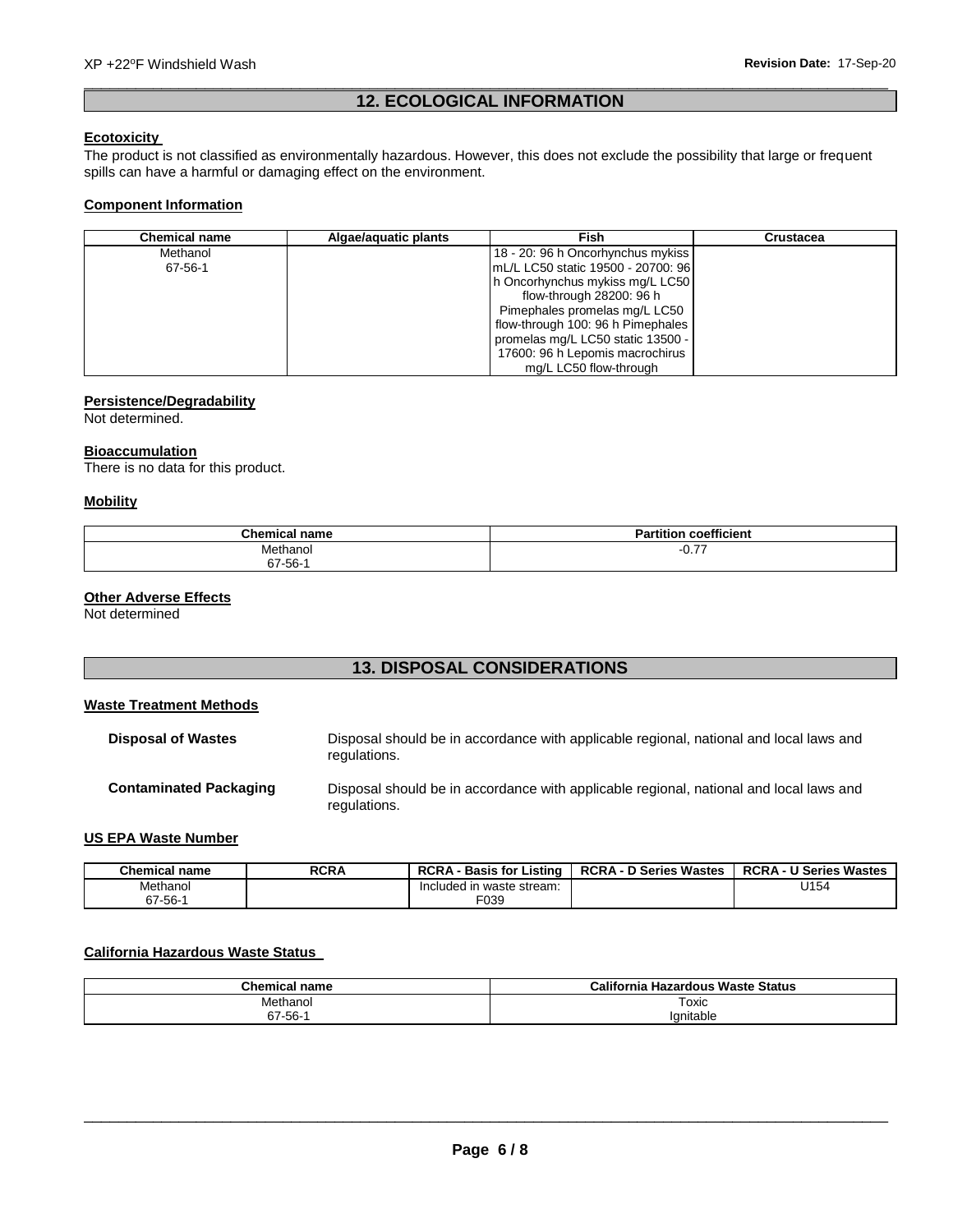# \_\_\_\_\_\_\_\_\_\_\_\_\_\_\_\_\_\_\_\_\_\_\_\_\_\_\_\_\_\_\_\_\_\_\_\_\_\_\_\_\_\_\_\_\_\_\_\_\_\_\_\_\_\_\_\_\_\_\_\_\_\_\_\_\_\_\_\_\_\_\_\_\_\_\_\_\_\_\_\_\_\_\_\_\_\_\_\_\_\_\_\_\_ **14. TRANSPORT INFORMATION**

**Note Please see current shipping paper for most up to date shipping information, including** exemptions and special circumstances.

| DOT                            | 1 Gallon = Limited Quantity; 55 and 250 Gallon = Fully Regulated (see below)  |
|--------------------------------|-------------------------------------------------------------------------------|
| <b>UN/ID No</b>                | UN1993                                                                        |
| <b>Proper Shipping Name</b>    | Flammable liquids, n.o.s. (Methanol)                                          |
| <b>Hazard class</b>            | 3                                                                             |
| <b>Packing Group</b>           | III                                                                           |
| IATA                           | 1 Gallon = Fully Requlated (see below, PI 355); 55 and 250 Gallon = Forbidden |
| <b>UN number</b>               | <b>UN1992</b>                                                                 |
| <b>Proper Shipping Name</b>    | Flammable liquid, toxic, n.o.s. (Methanol)                                    |
| Transport hazard class(es)     | 3                                                                             |
| <b>Subsidiary hazard class</b> | 6.1                                                                           |
| <b>Packing Group</b>           | Ш                                                                             |
| IMDG                           | 1 Gallon = Limited Quantity; 55 and 250 Gallon = Fully Regulated (see below)  |
| <b>UN number</b>               | <b>UN1992</b>                                                                 |
| <b>Proper Shipping Name</b>    | Flammable liquid, toxic, n.o.s. (Methanol)                                    |
| Transport hazard class(es)     | 3                                                                             |
| <b>Subsidiary Hazard Class</b> | 6.1                                                                           |

# **15. REGULATORY INFORMATION**

# **International Inventories**

**Packing Group 111** 

| <b>Chemical name</b> | <b>TSCA</b> | <b>DSL/NDSL EINECS/E</b><br>LINCS. | <b>ENCS</b> | <b>IECSC</b> | <b>KECL</b> | <b>PICCS</b> | AICS |  |
|----------------------|-------------|------------------------------------|-------------|--------------|-------------|--------------|------|--|
| Methanol             |             |                                    | . .         |              |             | ,,           |      |  |

# **Legend:**

*TSCA - United States Toxic Substances Control Act Section 8(b) Inventory* 

*DSL/NDSL - Canadian Domestic Substances List/Non-Domestic Substances List* 

*EINECS/ELINCS - European Inventory of Existing Chemical Substances/European List of Notified Chemical Substances* 

*ENCS - Japan Existing and New Chemical Substances* 

*IECSC - China Inventory of Existing Chemical Substances* 

*KECL - Korean Existing and Evaluated Chemical Substances* 

*PICCS - Philippines Inventory of Chemicals and Chemical Substances* 

*AICS - Australian Inventory of Chemical Substances* 

# **US Federal Regulations**

# **CERCLA**

This material, as supplied, contains one or more substances regulated as a hazardous substance under the Comprehensive Environmental Response Compensation and Liability Act (CERCLA) (40 CFR 302)

| <b>Chemical name</b> | <b>Hazardous Substances RQs</b> | <b>CERCLA/SARA RQ</b> | <b>Reportable Quantity (RQ)</b> |
|----------------------|---------------------------------|-----------------------|---------------------------------|
| Methanol             | 5000 lb                         |                       | RQ 5000 lb final RQ             |
| $67 - 56 - 7$        |                                 |                       | RQ.<br>RQ<br>≀ 2270 kɑ final    |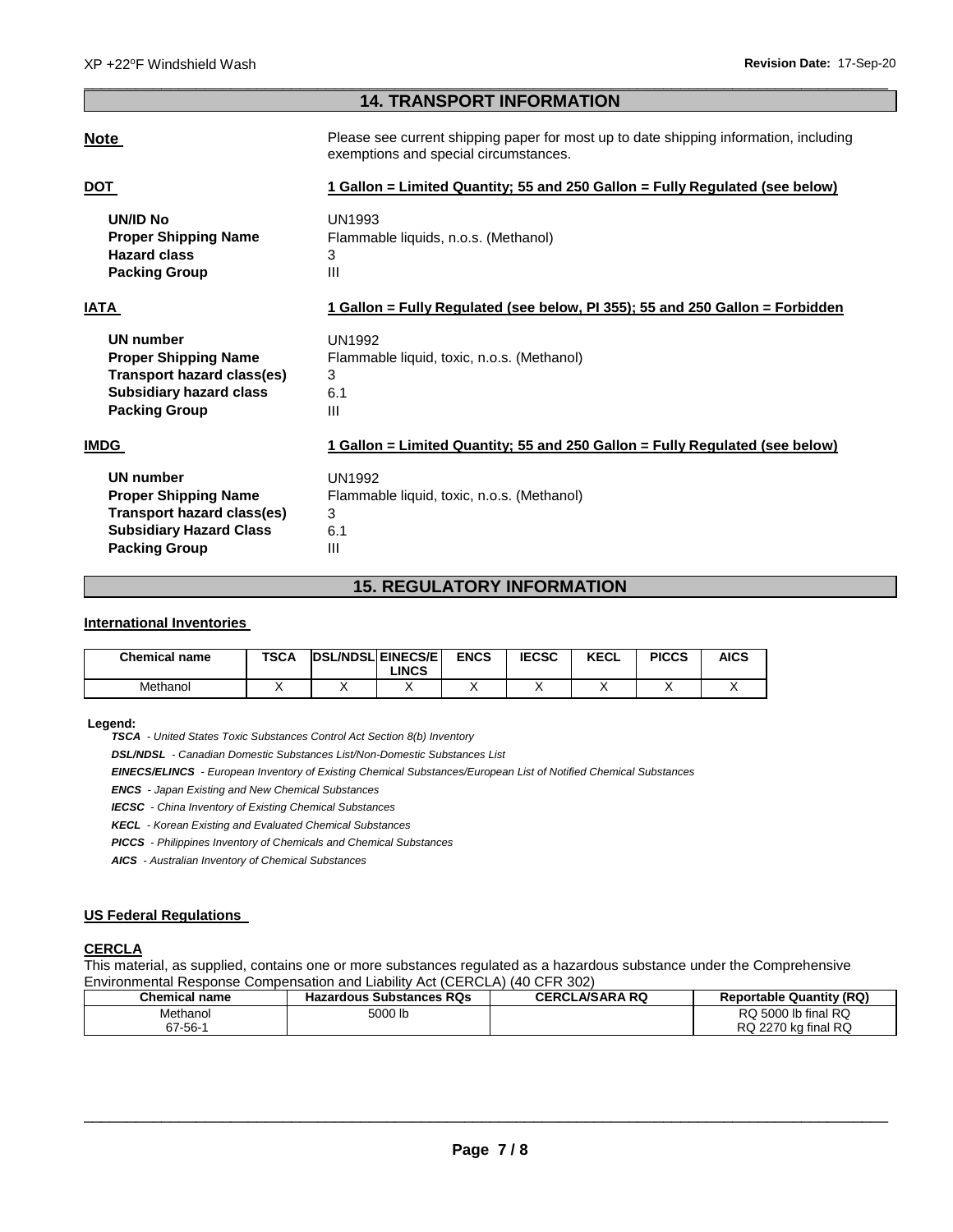# **SARA 313**

Section 313 of Title III of the Superfund Amendments and Reauthorization Act of 1986 (SARA). This product contains a chemical or chemicals which are subject to the reporting requirements of the Act and Title 40 of the Code of Federal Regulations, Part 372

\_\_\_\_\_\_\_\_\_\_\_\_\_\_\_\_\_\_\_\_\_\_\_\_\_\_\_\_\_\_\_\_\_\_\_\_\_\_\_\_\_\_\_\_\_\_\_\_\_\_\_\_\_\_\_\_\_\_\_\_\_\_\_\_\_\_\_\_\_\_\_\_\_\_\_\_\_\_\_\_\_\_\_\_\_\_\_\_\_\_\_\_\_

| <b>Chemical name</b>          | CAS No        | Weight-% | <b>Threshold</b><br><b>SARA 313-</b><br>Values % |
|-------------------------------|---------------|----------|--------------------------------------------------|
| Methar<br>- 67-56-1 س<br>ומחי | $67 - 56 - 4$ | с 40     | .u                                               |

# **CWA (Clean Water Act)**

This product does not contain any substances regulated as pollutants pursuant to the Clean Water Act (40 CFR 122.21 and 40 CFR 122.42)

# **US State Regulations**

# **California Proposition 65**

This product contains the following Proposition 65 chemicals.

| $P1 = 0$<br>.<br>Chemical<br>пате               | $\cdots$<br>∿alif<br>- - --- -<br>osition<br>. ხა<br>rnı |  |
|-------------------------------------------------|----------------------------------------------------------|--|
| $-$<br>- -<br>Meth<br>-hh.<br>nanoi<br>O L<br>w | Developmental                                            |  |

# **U.S. State Right-to-Know Regulations**

| <b>Chemical name</b> | <b>New Jersey</b> | Massachusetts | Pennsylvania |
|----------------------|-------------------|---------------|--------------|
| Methanol             | . .               | . .           |              |
| $67 - 56 -$          |                   |               |              |

# **16. OTHER INFORMATION**

| <u>NFPA</u><br><u>HMIS</u> | <b>Health Hazards</b><br>Not determined<br><b>Health Hazards</b><br>Not determined | <b>Flammability</b><br>Not determined<br>Flammability<br>Not determined | <b>Instability</b><br>Not determined<br><b>Physical hazards</b><br>Not determined | <b>Special Hazards</b><br>Not determined<br><b>Personal Protection</b><br>Not determined |
|----------------------------|------------------------------------------------------------------------------------|-------------------------------------------------------------------------|-----------------------------------------------------------------------------------|------------------------------------------------------------------------------------------|
|                            |                                                                                    |                                                                         |                                                                                   |                                                                                          |

**Issue Date:** 15-Apr-2019 **Revision Date:** 17-Sep-20

**Revision Note:** Updated Section 14 information

**Disclaimer**

**The information provided in this Safety Data Sheet is correct to the best of our knowledge, information and belief at the date of its publication. The information given is designed only as a guidance for safe handling, use, processing, storage, transportation, disposal and release and is not to be considered a warranty or quality specification. The information relates only to the specific material designated and may not be valid for such material used in combination with any other materials or in any process, unless specified in the text.** 

# **End of Safety Data Sheet**